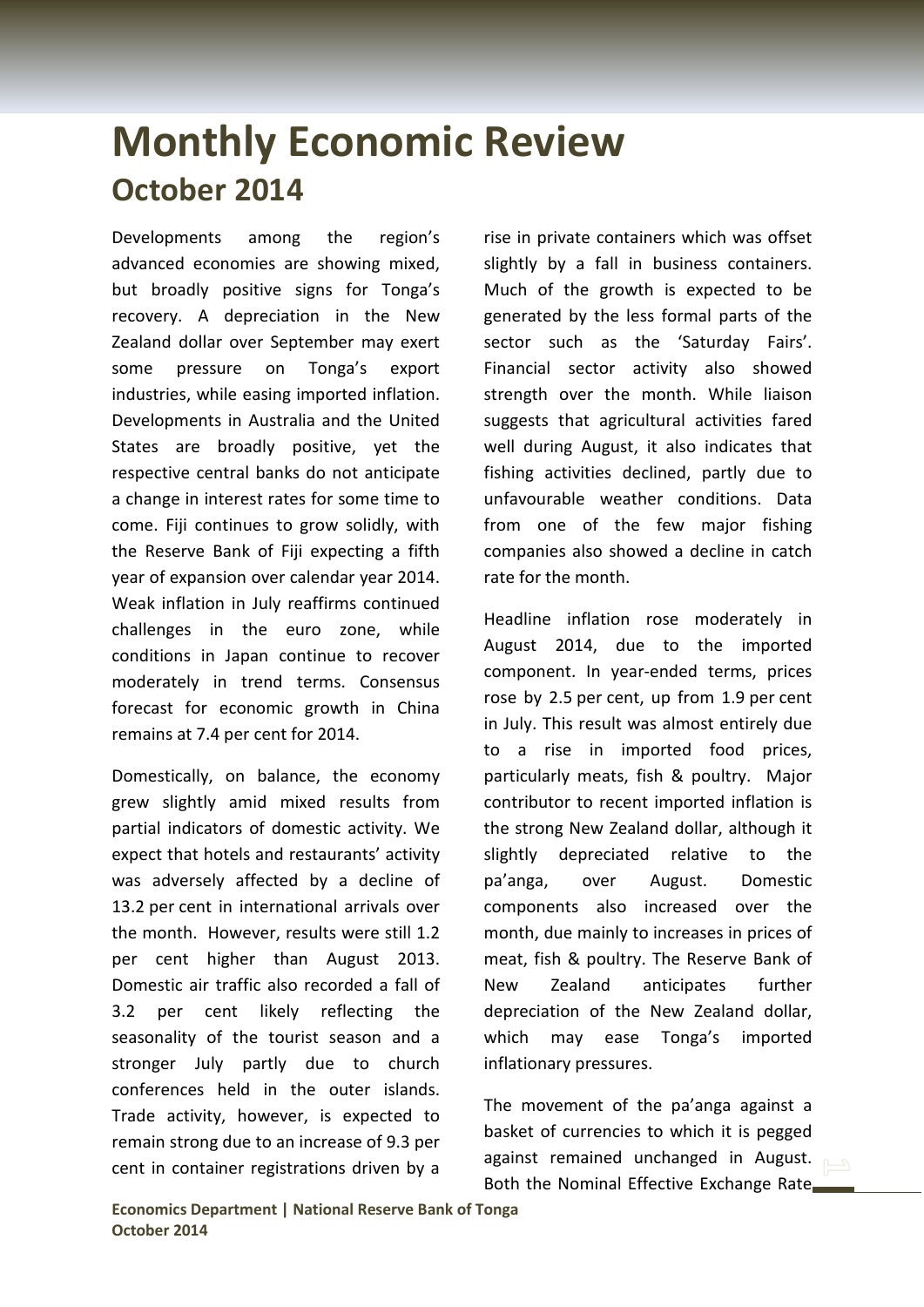(NEER) and Real Effective Exchange Rate (REER) remained unchanged. Over the year, both the NEER and REER index fell 2.5 per cent and 2.7 per cent, respectively though slightly higher than in previous year.

Tonga's overall foreign exchange transactions balance was in surplus over the month of August, although lower than the surplus in July. The net current account outflows were more than offset by a combination of higher capital and unclassified inflows. The monthly import payments for merchandise goods declined in August, particularly for oil and construction materials. The monthly exports receipts rose, with marine and fisheries exports performing better than agricultural exports. Travel receipts were lower than in July, this was anticipated as August is not a festive month. Travel receipts are expected to pick up in the next two months as Christmas approaches. Remittances rose by 0.3 per cent, with increases from Australian and US sources experiencing positive growth. This was more than enough to offset a decline from New Zealand. Foreign reserves rose to T\$283.9 million in August, covering 9.0 months of imports, well above the NRBT's reference range.

Broad money rose by 0.9 per cent to T\$367.8 million in August, reflecting a rise in other deposits and currency in circulation offsetting a decline in transferrable deposits. Banking system liquidity rose by 9.0 per cent over the month, underpinned by the rise in foreign reserves. An adequate liquidity margin for prudent lending remains, particularly in short term deposits. Bank lending rose by \$1.4 million equivalent to 0.5 per cent credit growth over the month. The increase was driven by growth in some key sectors particularly wholesale and retail, agriculture, tourism and manufacturing. Other personal loans continued to grow indicating the continuous demand for funds by individuals.

In year ended terms, total bank lending balances rose by 9.4 per cent (\$24 million), mainly due to increased lending to public enterprises. Including loans extended by non-banks, the lending balance increased by 10.6 per cent over the year. Deposit rates increase slightly, particularly demand deposits reflecting a fall in demand deposits volume. Lending rates continue to fall slightly in August. The fall creates a response in business investment activity and consumer borrowing, evident by rise in new commitments to housing, manufacturing, agriculture and especially construction. Increases to constructions reflect the commencement of the Ha'apai housing reconstruction. August records the narrowest interest rate spread of 6.7 per cent since at least February 2012.

Contributing to the rise in broad money, net credit to government rose by 12.9 per cent in August 2014. This follows a decline in deposits more than offsetting a decline in bonds held by banks, reflecting the pay out of maturing bonds and servicing overseas loan repayments. The decline in total government bonds held by banks contributes to the increase in banking system liquidity over the month.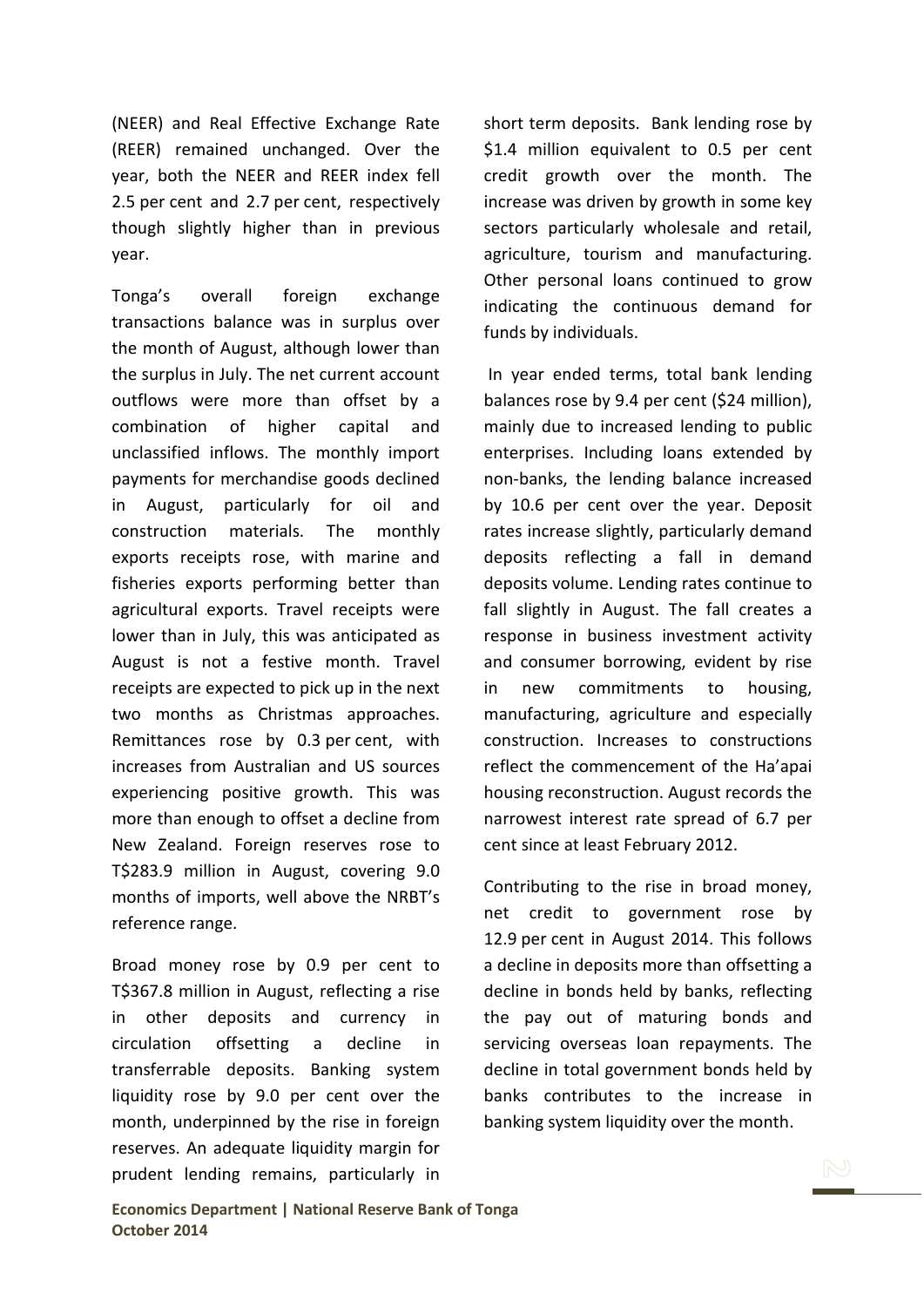Supported by stable conditions overseas, the NRBT remains cautiously optimistic for a continued domestic recovery. This is despite some softer conditions over August, mostly reflecting seasonality. Bank lending among all sectors maintains strength as interest rate spreads continue to narrow. In line with banking system liquidity, foreign reserves continue growing and remain well above the statutory benchmark. Inflation remains well within acceptable levels, as the pa'anga strengthens against key import currencies. Given this, the NRBT expects to maintain the existing monetary policy setting.